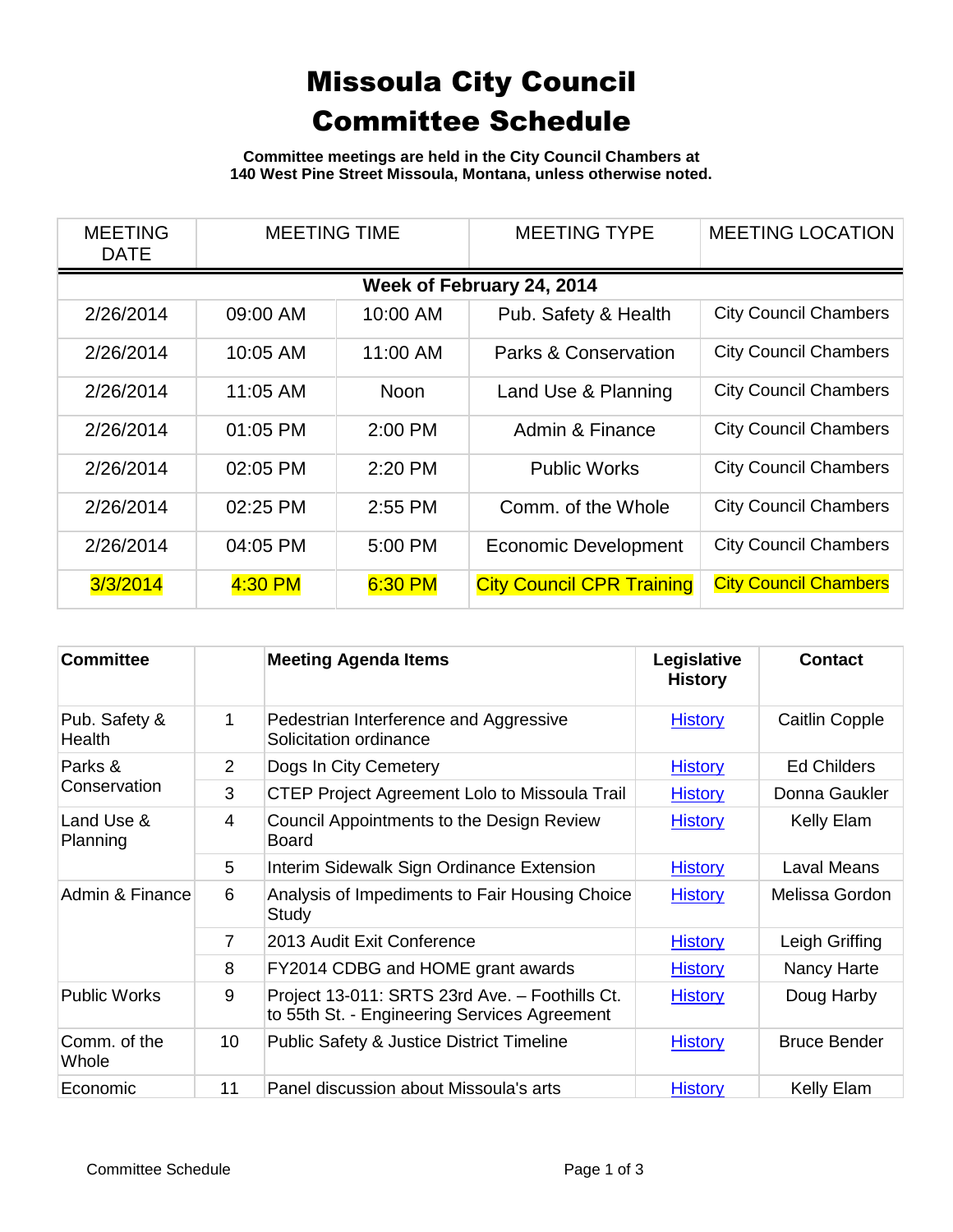## Missoula City Council Committee Schedule

**Committee meetings are held in the City Council Chambers at 140 West Pine Street Missoula, Montana, unless otherwise noted.**

*The following items have been referred to City Council committees, but the committees will not discuss them in the coming week:*

| <b>Committee</b>        |                 | <b>Held Meeting Agenda Items</b>                                                                                                                                                       | Legislative<br><b>History</b> | <b>Contact</b>        |
|-------------------------|-----------------|----------------------------------------------------------------------------------------------------------------------------------------------------------------------------------------|-------------------------------|-----------------------|
| Admin & Finance         | 1               | Discussion of Remote Attendance or Proxy<br>Voting                                                                                                                                     | <b>History</b>                | <b>Caitlin Copple</b> |
|                         | $\overline{2}$  | Journal vouchers                                                                                                                                                                       | <b>History</b>                | Leigh Griffing        |
|                         | 3               | Budget transfers.                                                                                                                                                                      | <b>History</b>                | Leigh Griffing        |
|                         | 4               | Disposition of surplus City land.                                                                                                                                                      | <b>History</b>                | Nancy Harte           |
| Parks &<br>Conservation | 5               | Discuss the City's strategy to complete a<br>boundary survey of Greenough Park.                                                                                                        | <b>History</b>                | Dave Strohmaier       |
|                         | 6               | Agreement for lighting the Madison St.<br>Pedestrian Bridge                                                                                                                            | <b>History</b>                | Donna Gaukler         |
|                         | $\overline{7}$  | Parks Department Turf Management Program                                                                                                                                               | <b>History</b>                | <b>Bob Worthen</b>    |
| Comm. of the<br>Whole   | 8               | Propose the City Council be a member unit of<br>the Missoula Chamber of Commerce.                                                                                                      | <b>History</b>                | <b>Caitlin Copple</b> |
|                         | 9               | Every Voice Engaged--A Municipal Gaming Tool<br>to engage the public in budget prioritization                                                                                          | <b>History</b>                | <b>Caitlin Copple</b> |
|                         | 10 <sup>°</sup> | Updates from Council representatives on the<br>Health Board, Community Forum, Transportation<br>Policy Coordinating Committee, other boards<br>and commissions as necessary. (Ongoing) | <b>History</b>                | <b>Marilyn Marler</b> |
|                         | 11              | Update from Missoula Economic Partnership<br>President/CEO James Grunke                                                                                                                | <b>History</b>                | <b>Marilyn Marler</b> |
|                         | 12              | Conference updates and information sharing                                                                                                                                             | <b>History</b>                | <b>Marilyn Marler</b> |
|                         | 13              | Bi-annual meeting with the Chamber of<br>Commerce                                                                                                                                      | <b>History</b>                | <b>Marilyn Marler</b> |
| Land Use &<br>Planning  | 14              | Annexation, (see separate list at City Clerk's<br>Office for pending annexations) (Ongoing in<br>committee)                                                                            | <b>History</b>                | Marty Rehbein         |
|                         | 15              | Discussion of City planning issues with members<br>of the Planning Board.                                                                                                              | <b>History</b>                | Bob Jaffe             |
|                         | 16              | Reappointment to the City Board of Adjustment.                                                                                                                                         | <b>History</b>                | John Engen            |
|                         | 17              | Floodplain Permit Variance Request for Orchard                                                                                                                                         | <b>History</b>                | <b>Wade Humphries</b> |